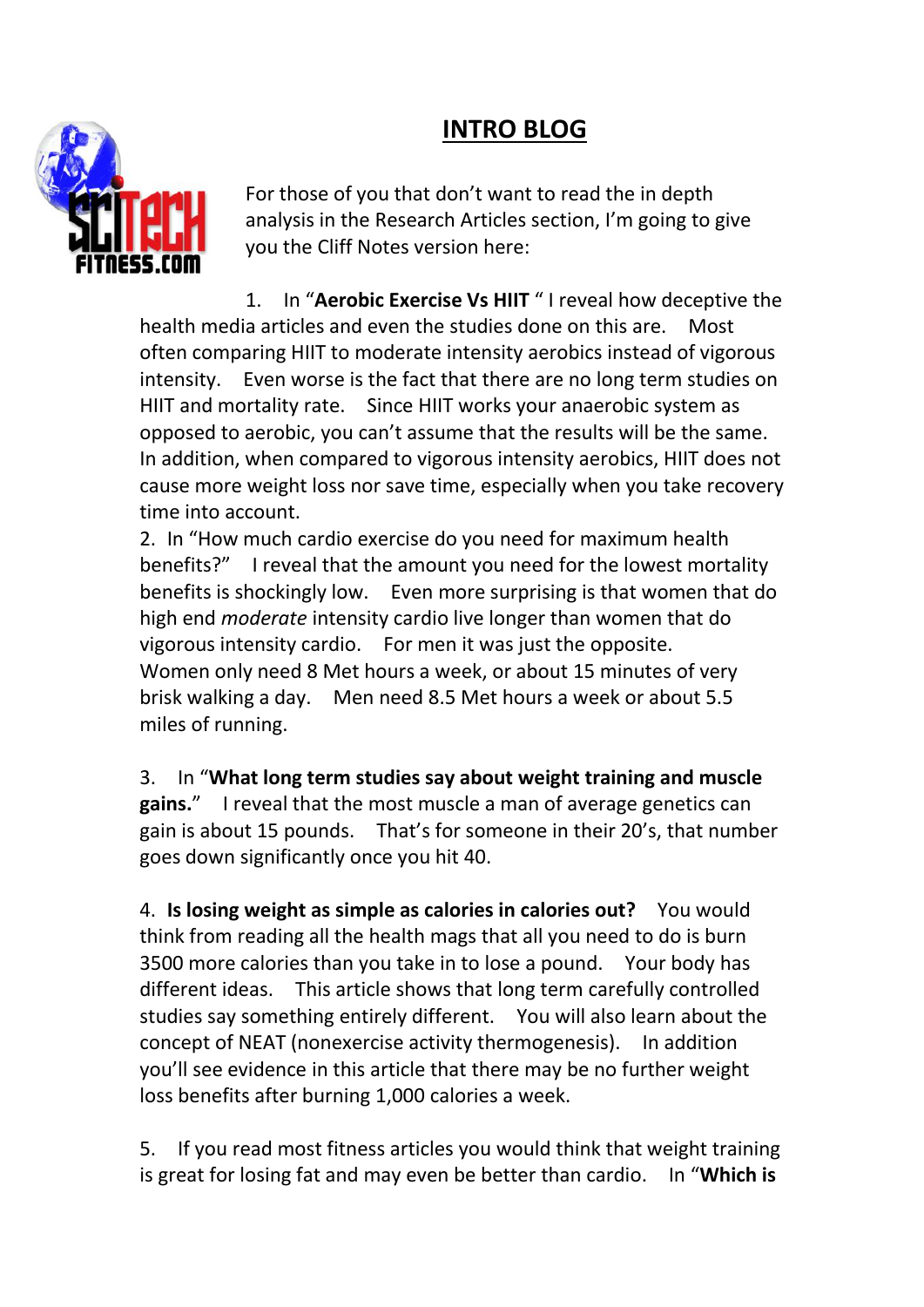**better at reducing fat, Weight training or Aerobics?"** you'll see that weight training exercises do little to nothing to help you lose fat. You'll also learn that aerobics, while certainly better than weight training, only produces modest fat loss. However, a much higher percentage of the fat you do lose with aerobic exercise (compared to diet fat loss) comes from the bad visceral fat.

6. Most people know that cardio extends your life, but what about weight training? In **"Weight Training vs Aerobics vs Both: Effect on Men's & Women's Mortality Rate"** I show that weight training not only improves mortality rate, but has a near cumulative effect over and above the mortality rate reduction of aerobics. I also show the strength requirements for men to achieve the lowest mortality rate and it is fairly easily achievable for most men. For women I reveal the unbelievably small time requirement per week to achieve their lowest mortality rate. *It's only between 1 and 19 minutes a week!*

7. In **"The Ultimate Exercise Machine"** I compare indoor gym cardio machines and show you why the Octane Fitness 3700/4700 elliptical is probably the single best cardio exercise you can do.

8. In a related article to the above, **Which Indoor cardio machines are the best calorie burners"** a recent study compared the calorie burn rate at different Ratings of Perceived Exertion (RPE). The chart below shows the results:

|                          | <b>Energy Expenditure</b><br>30 minutes | Time to Expend 300 kcal<br>(min:sec) |  |
|--------------------------|-----------------------------------------|--------------------------------------|--|
|                          |                                         |                                      |  |
| Treadmill                | 378                                     | 23:47                                |  |
| Stepper                  | 354                                     | 25:25                                |  |
| Elliptical               | 303                                     | 29:42                                |  |
| <b>Upright Bike</b>      | 300                                     | 30:00                                |  |
| <b>Cybex Arc Trainer</b> | 294                                     | 30:04                                |  |
| AirDyne                  | 279                                     | 32:16                                |  |
| Rower                    | 273                                     | 32:58                                |  |
| <b>Recumbent Bike</b>    | 228                                     | 39:29                                |  |
| <b>Recumbent Stepper</b> | 210                                     | 42:52                                |  |
| Arm Ergometer            | 162                                     | 55:34                                |  |

Table 5. Energy expenditure in 30 minutes of exercise on each machine and how long it to expend a total of 300 kcal.